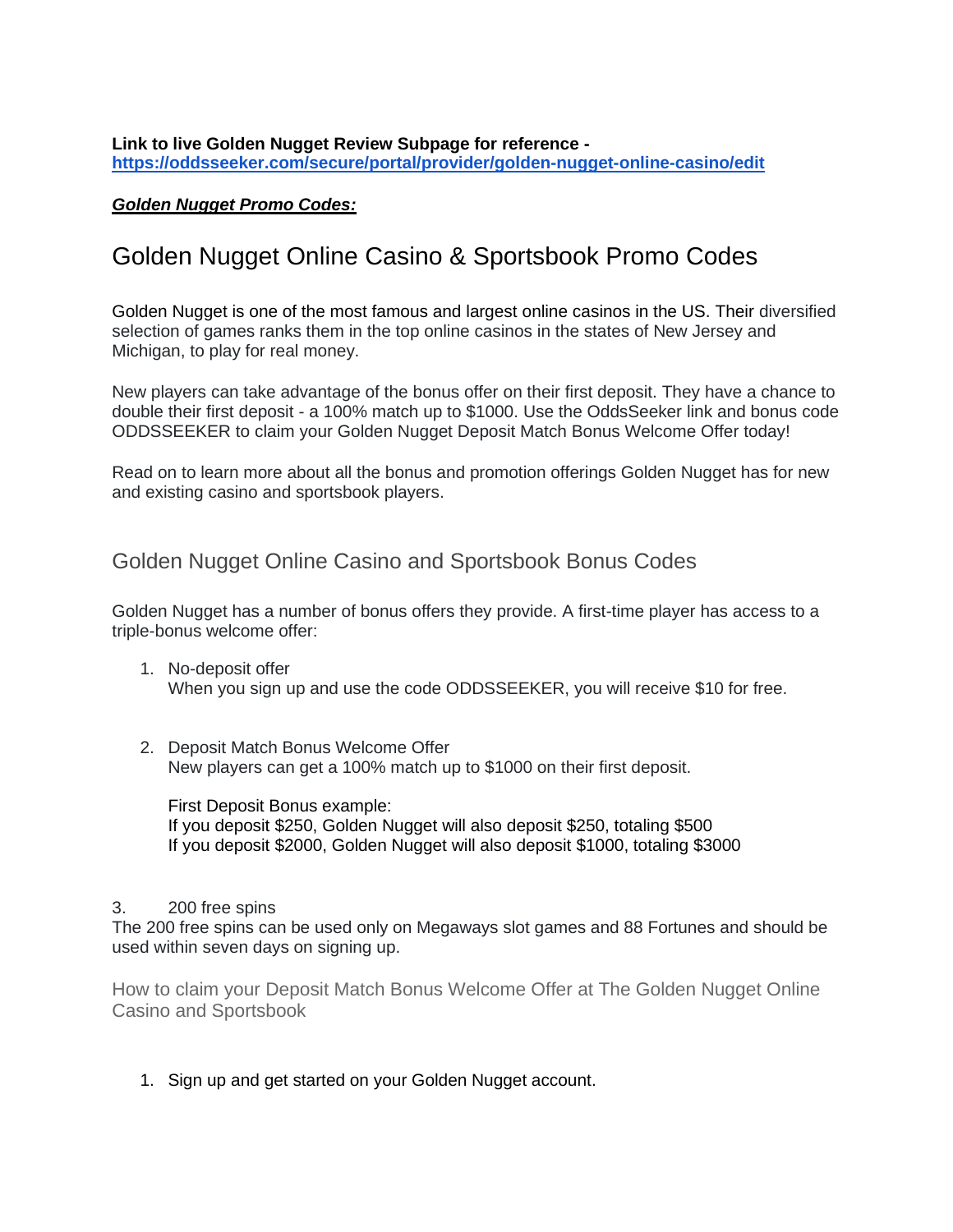- 2. Download the Golden Nugget Casino or Sportsbook app. It's available on iOS and Android devices.
- 3. Claim the offer from Available Bonuses and make a deposit of \$30 or more. They will match your first deposit instantly up to \$1,000
- 4. Start playing, placing bets, and have a great time!

Terms and Conditions - The Fine Print

- In order to convert the bonus funds/winnings to cash, players must fulfill the wagering requirement of 10 times the deposit plus bonus amount
	- o For example:
		- A player receives a \$500 bonus
		- They will then have to place bets to the value of \$10,000 before they are able to convert the bonus to cash.

*[(\$500 deposit + \$500 bonus) x 10] = \$10,000*

- The wagering requirements differ between Games
	- o Slot Games: 100%
	- o Table Games: 25%
	- o Roulette: 25%
	- o Blackjack: 25%
	- o Video Poker: 25%
- When you make bets with the bonus money, all the winnings will be retained in the bonus wallet and stored there. This process will be in place until all the wagering requirements are met.
- The wagering requirement will have to be completed within 30 days. Failure to do so will result in the bonus/winnings being removed.

### *Golden Nugget Login*

## Logging In To Your Golden Nugget Account

Signing up for a new account or logging in to your existing account is easy from any desktop, iOS, or Android device that is accessible to you. If you are ready to sign up for an account, you must be physically located within the US where Golden Nugget is legal and over the age of 21.

On the other hand, if you want to play for real money, you should be located within the borders of Michigan and New Jersey. There will be a verification check using your government-issued ID (Driver's license, ID card, or Passport) to validate your identity in addition to a geolocation verification to ensure the state you are physically present in.

Before signing up, be sure to use the OddsSeeker link, which will allow you to claim Golden Nugget Deposit Match Bonus Welcome Offer.

How you sign up for a Golden Nugget account

1. There are two steps to get started: Creating an account and Deposit & Play.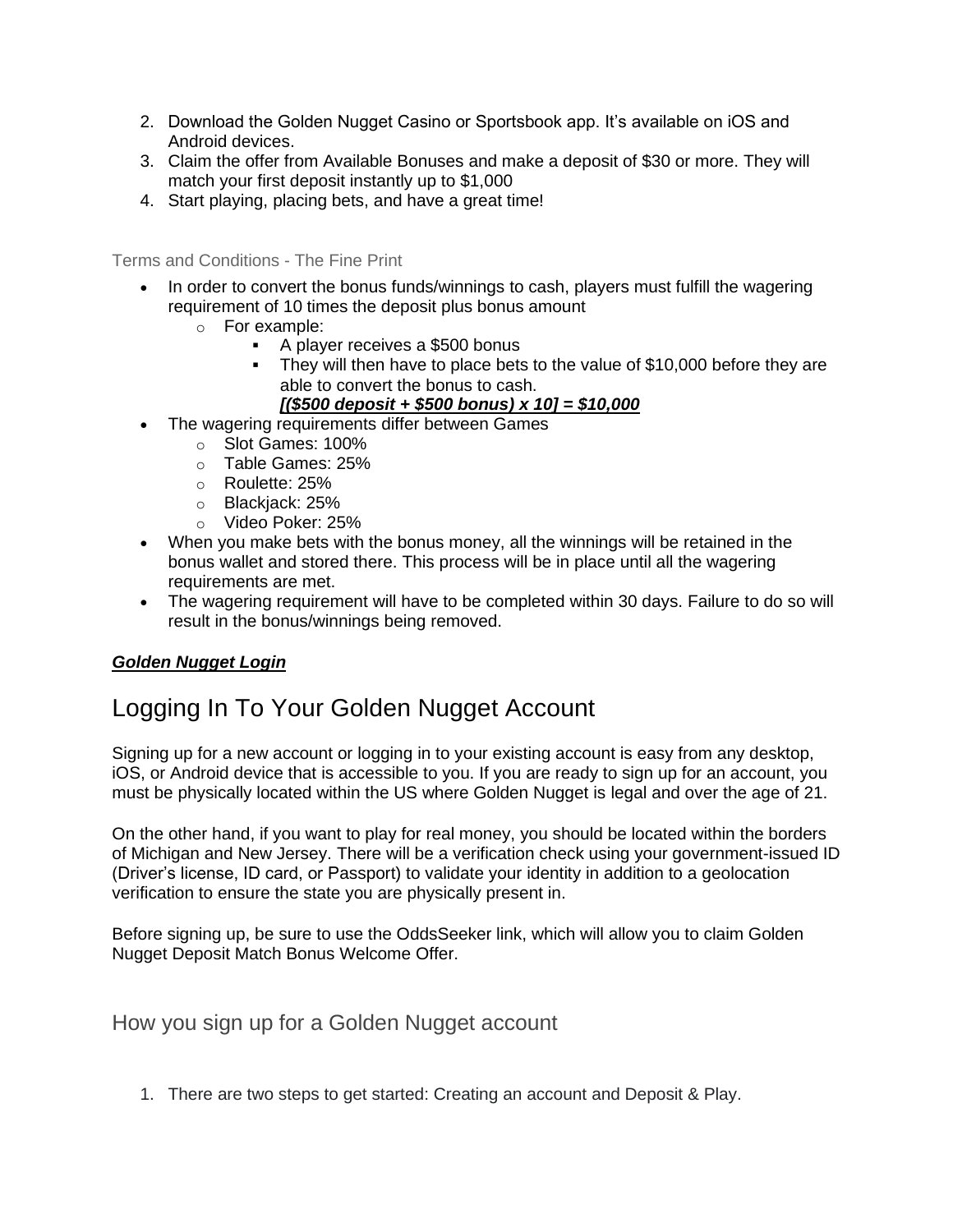- 2. Visit the website and click on the red button on the top right corner that says "SIGN UP". Users can download the app to complete this process (iOS users can go directly to the Apple App Store and Android users can download it from the website).
- 3. Fill in your login email and passwords and continue on to complete your personal information, which includes your full name, email address, home address, and the last four of your SSN. This information will be used for Golden Nugget to verify your identity.
- 4. Once this information is verified you will be asked to send in a photo of your government-issued ID.
- 5. Click the 'Sign-up' button after you've been approved to sign in to your newly created account.

Once you complete this first step, you are now ready to make your first deposit and begin playing or placing your first bets!

# Don't Forget the Golden Nugget Welcome Bonus

If you're not already a Golden Nugget player, we recommend that you become one. Sign up today using our link and receive a 100% on the Deposit Match Bonus Welcome Offer up to \$1000.

Do I Need a Golden Nugget Bonus Code?

Yes. When you sign up and use the code ODDSSEEKER, you will receive \$10 for free as part of the No-deposit offer.

### *Golden Nugget App*

# Golden Nugget Online Casino and Sportsbook Mobile App

If you are looking for a more convenient way to play or place bets, then you can download the Golden Nugget app straight to your phone. Typically, casinos will not offer all the features available on the desktop. But Golden Nugget does not do that. Even through the app, you get access to all the features the casino has to offer.

The app is available on Apple and Android devices. Apple users can download the app directly from the App Store, whereas Android users need to download it from the Golden Nugget website using the .apk file. Once you open the .apk file, you will have to comply with the security settings.

## How to Download the Golden Nugget Mobile App

Downloading the app is straightforward regardless of the device you have, however, the steps differ depending on which device you choose to play on.

iPhone - iOS app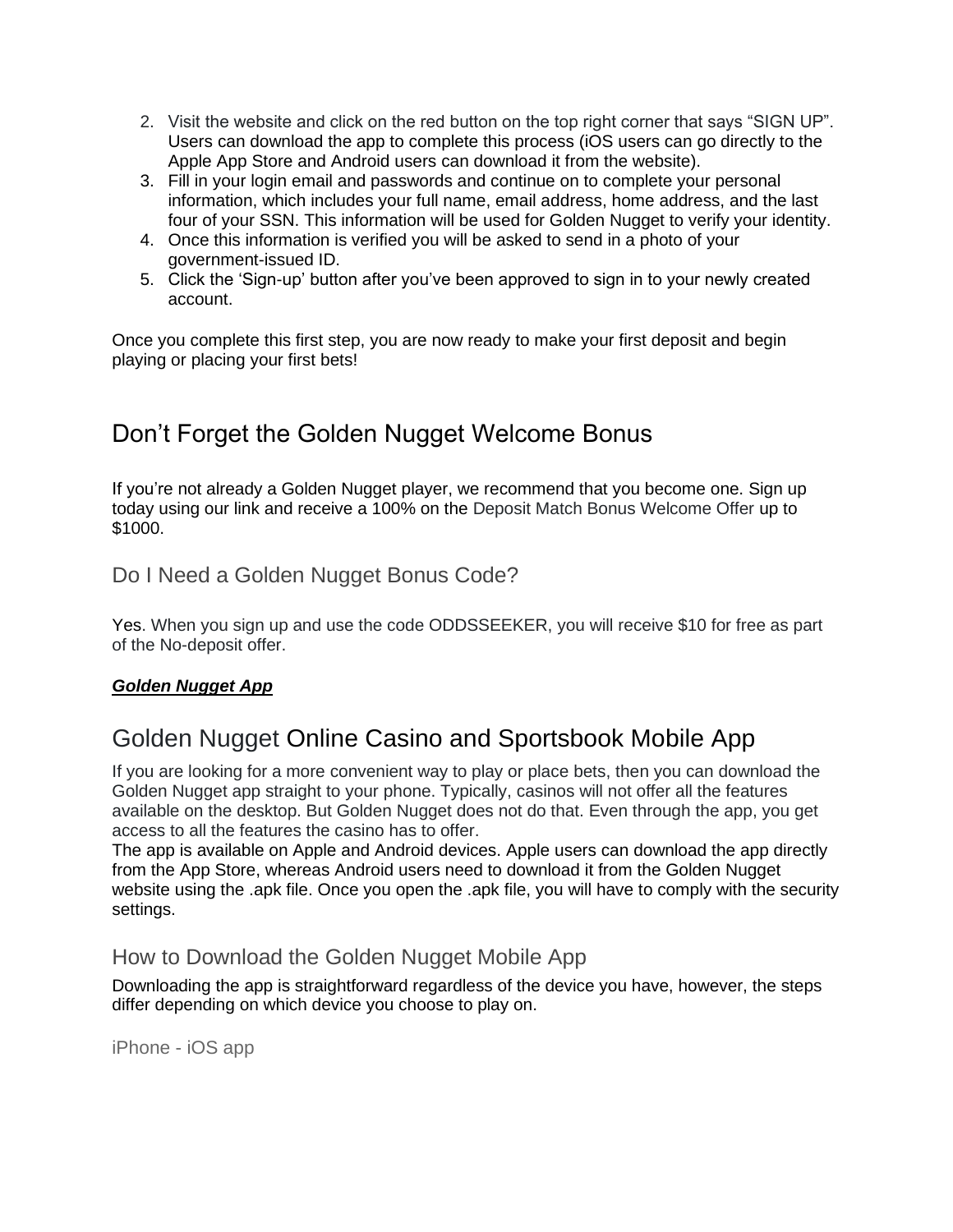If you have an iOS device, all you need to do is visit the Apple App Store, search for the Golden Nugget Casino or Sportsbook App, and download the app. You can then create an account and start placing bets and playing.

#### Android app

If you have an Android device, you will have to complete a few more steps in order to access the app on your device. You can follow these steps:

- 1. Go to the website and download the .apk file.
- 2. Once downloaded, go to your device's main settings menu and tap on security to enable and accept third-party downloads. This is an important step to install the app on your Android phone.
- 3. Launch the App Installer package
- 4. Tap the "Install" button at the bottom of your screen.
- 5. Tap the open button and begin your play!

# Claiming the Welcome Bonus Using the Golden Nugget App

Once you've downloaded the app and signed in, don't forget to make your first deposit and claim your Deposit Match Bonus Welcome offer. As a new player, you can get a 100% match up to \$1000 on your first deposit.

### *Golden Nugget Individual States*

## Golden Nugget Online Casino and Sportsbook Michigan

The Michigan Gaming Control Board authorized Golden Nugget Online Gaming to start their online casino and sportsbook in January 2021. Players will have access to Golden Nugget via the desktop or app (iOS or Android). They partnered with the Ojibwa Casino and the Keweenaw Bay Indian Community (KBIC) to deliver its top-notch product and customer experience. They have won the EGR North America "Operator of the Year" 4 times in a row since they started in New Jersey back in 2013.

You will have access to a number of online slots and table games and a chance to win a Deposit Match Bonus Welcome Offer up to \$1000.

### Gaming Types Offered at Golden Nugget Michigan

In order to play for real money, you will need to be physically located within the state lines of Michigan and be over 21 years of age. If you fulfill this requirement, then you can play:

- Video poker
- Slots
- Table games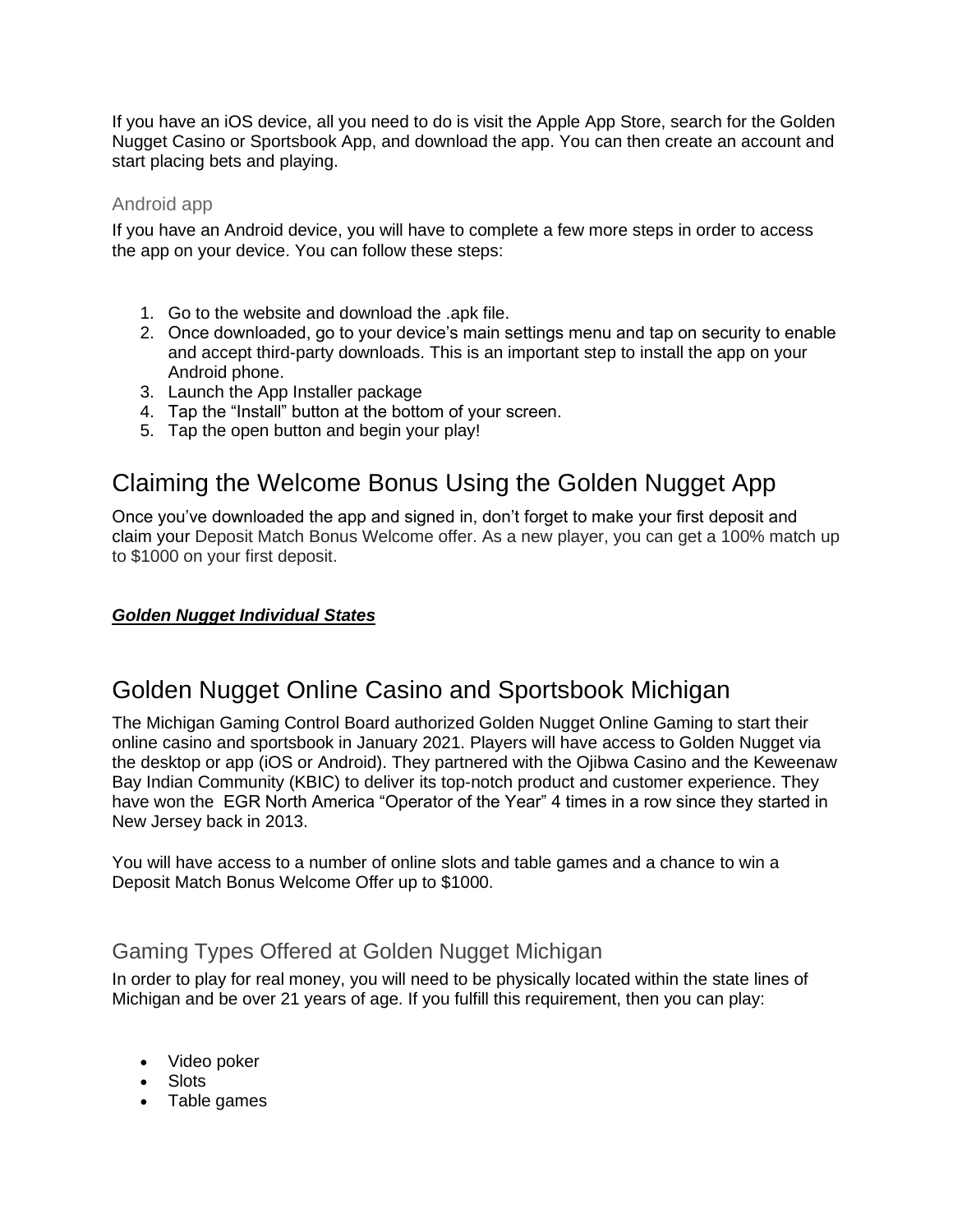- Live dealer games
- Golden Nugget Sportsbook betting

### Casino Games Offered

Golden Nugget offers over 190 games for players to choose from. Some of them include slots, video poker, table games, blackjack, and some exclusive games offered by Golden Nugget.

### Sports You Can Wager on

Golden Nugget offers a number of popular sports including:

- Baseball
- **Basketball**
- Boxing
- Football
- Golden Lines
- Golf
- Hockey
- MMA
- Motor Racing
- Rugby League
- Soccer
- Tennis

If you're into the individual leagues, you can choose from the following options:

- NBA
- NHL
- MLB
- Euro 2020
- Wimbledon
- UFC
- Rocket Mortgage Classic

## Golden Nugget Michigan Welcome Bonus

Don't forget the Golden Nugget Deposit Match Bonus Welcome Offer. New players can take advantage of the bonus offer on their first deposit. A chance to double your first deposit! A 100% match up to \$1000! Don't miss out.

Use the OddsSeeker link and bonus code ODDSSEEKER to claim your Golden Nugget Deposit Match Bonus Welcome Offer today!

## Golden Nugget Online Casino and Sportsbook New Jersey

Established in December 2014, the New Jersey Division of Gaming Enforcement (DGE) revenue stated that the Golden Nugget is the most successful operator by online gaming revenue in New Jersey. If you are looking for a huge selection of games, you've come to the right place. It is a favorite among the residents who are online gambling enthusiasts. Golden Nugget is licensed and regulated by the DGE.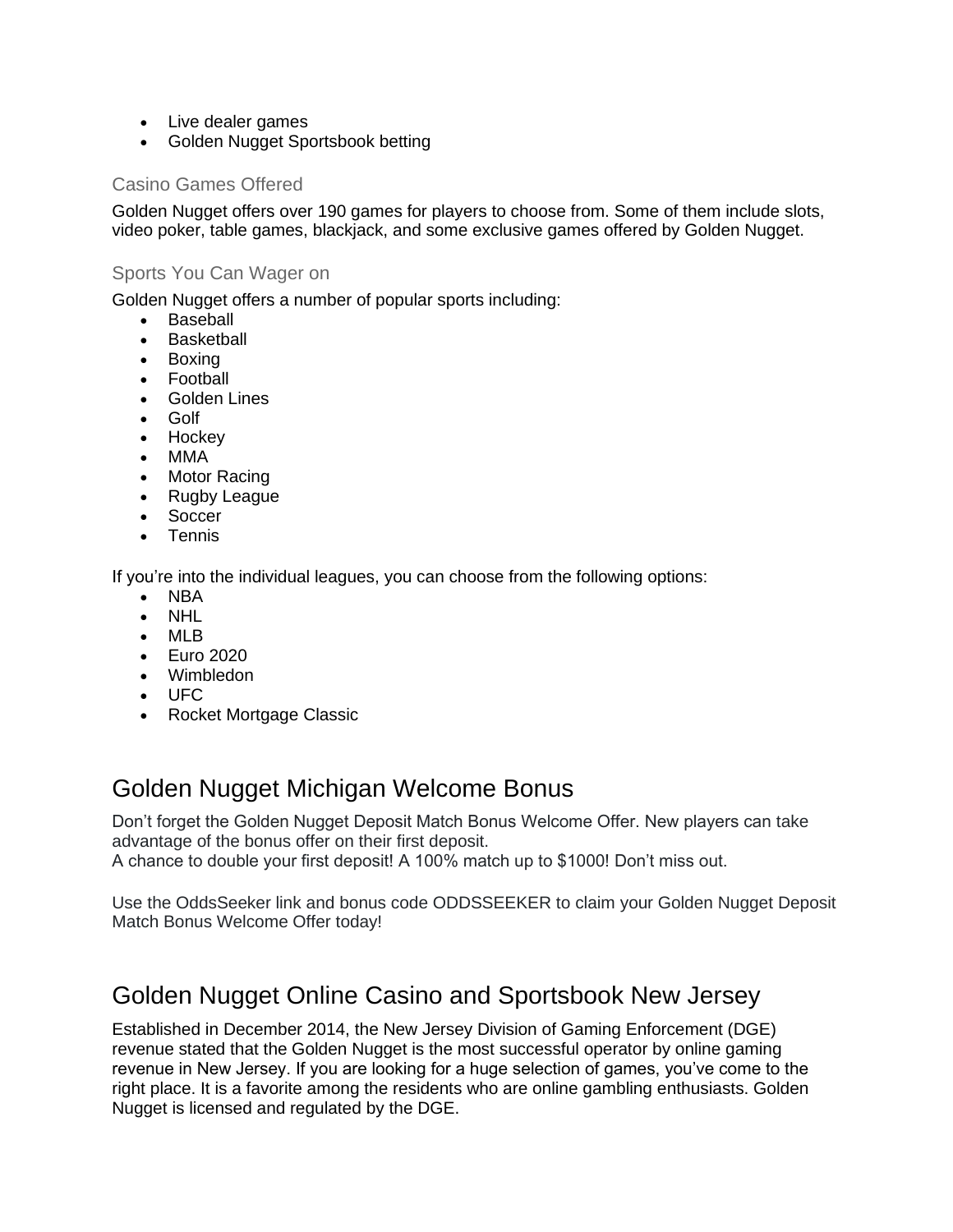You will have access to a number of online slots and table games and a chance to win a Deposit Match Bonus Welcome Offer up to \$1000.

## Gaming Types Offered at Golden Nugget New Jersey

In order to play for real money, you will need to be physically located within the state lines of New Jersey and be over 21 years of age. If you fulfill this requirement, then you can play: This online casino offers a wide variety of games. Some of the games include:

- Video poker
- Slots
- Table games
- Blackjack
- Bingo
- Slingo
- Virtual Sports

#### Casino Games Offered in NJ

Golden Nugget offers over 870 games for players to choose from. Some of them include slots, video poker, table games, blackjack, and some exclusive games offered by Golden Nugget.

### Sports You Can Wager on in NJ

Golden Nugget offers a number of popular sports including:

- Baseball
- Basketball
- Boxing
- Cricket
- Cycling
- Football
- Golden Lines
- Golf
- Hockey
- MMA
- Motor Racing
- Rugby League
- Rugby Union
- **Soccer**
- Table Tennis
- Tennis

If you're into the individual leagues, you can choose from the following options:

- NBA
- NHL
- MLB
- Euro 2020
- Wimbledon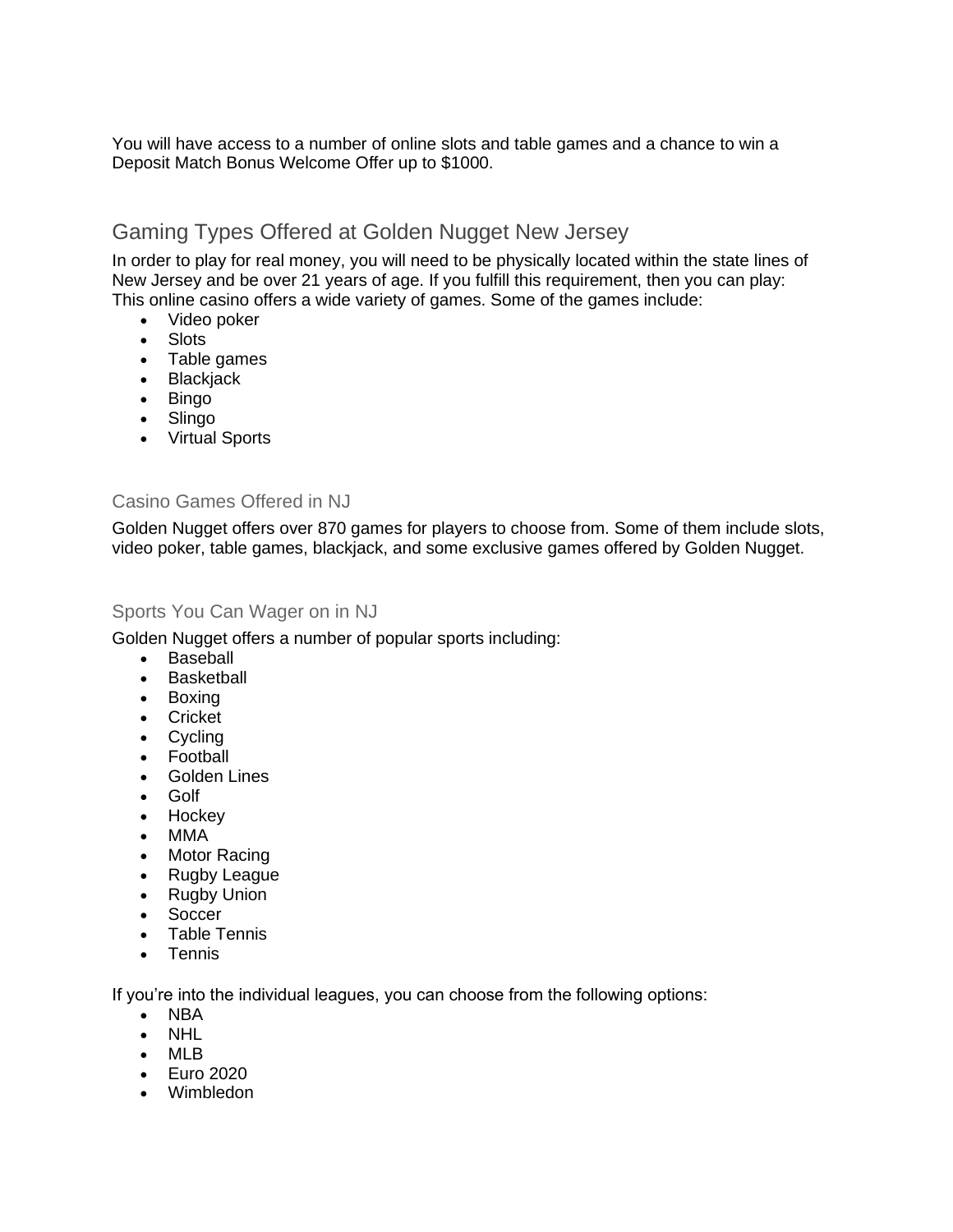- UFC
- Rocket Mortgage Classic

## Golden Nugget New Jersey Welcome Bonus

Don't forget the Golden Nugget Deposit Match Bonus Welcome Offer. New players can take advantage of the bonus offer on their first deposit. A chance to double your first deposit! A 100% match up to \$1000! Don't miss out.

Use the OddsSeeker link and bonus code ODDSSEEKER to claim your Golden Nugget Deposit Match Bonus Welcome Offer today!

### *Golden Nugget Live Dealer*

# Golden Nugget Online Casino Pennsylvania Live Dealer

If you want the ultimate experience of playing at an online casino, then you should try out the Live Dealer games. You get a chance to interact with the dealer in real-time. This is an exhilarating experience and what better way to enjoy it than from the comfort of your home?

The Golden Nugget was the first online casino in New Jersey to offer Live Dealer games. The dealers are based out of the Golden Nugget casino in Atlantic City. They are assigned a dedicated studio space when they can carry out and manage their deck and roulette wheels.

### Types of Live Dealer Games at Golden Nugget NJ

There are five live dealer game types that run around the clock. They are:

- 1. Blackjack
- 2. Baccarat
- 3. Roulette
- 4. Lobby
- 5. Casino Hold'em

### Golden Nugget Live Dealer Software

The technology for the live dealer games is provided by Ezugi NJ. They are the next generation Live Dealer software provider. They are a licensed and regulated supplier that offers Live Dealer games in the US.

You can play the Live dealer games on your desktop or your mobile devices (Android and iOS devices).

#### *Golden Nugget Loyalty Program*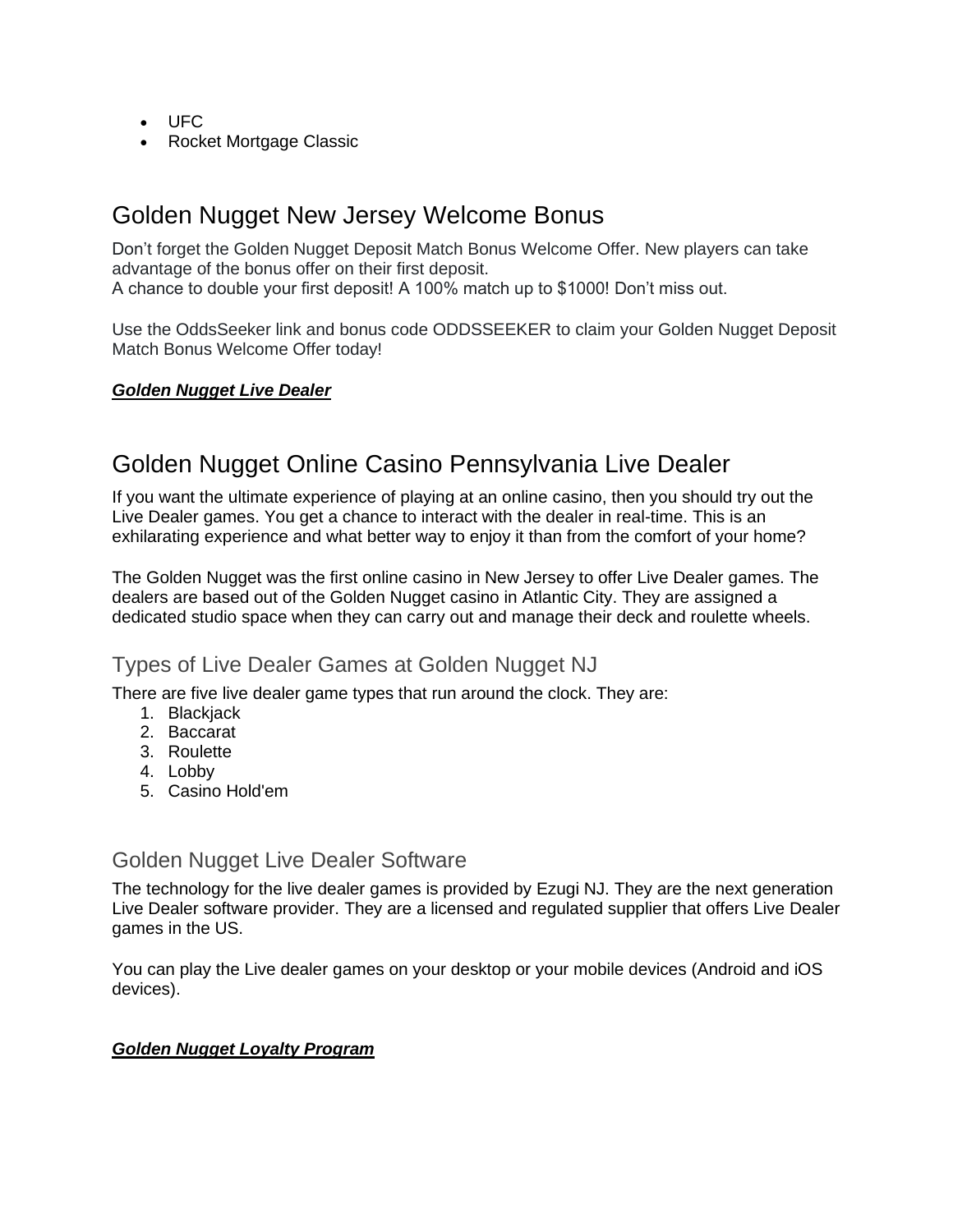# Golden Nugget Online Casino and Sportsbook Loyalty Program

The Golden Nugget loyalty program is called the Golden Rewards Players Club. There is no separate process required to be part of the rewards program. Once you sign up, you are automatically given a Golden Nugget Michigan Online Casino Membership. Start betting to earn points so that you can trade them to receive cash.

Here are some important points to remember about the rewards program:

- You can earn a \$1 cash credit for every 100 points
- You can earn points either by betting, depositing money, or choosing from some special promotions
- Blackjack, Keno, Video Poker, Table Games: Wager \$100 and earn 1 golden point
- Slots: Wager \$100 and earn 5 golden points
- Earn 10 Golden Points by betting real money
- Earn 1 Golden Point for each \$100 you bet on sports
- Earn 20 Golden Points by depositing from \$50 to \$99
- Earn 40 Golden Points by depositing \$100 or more
- These points can only be earned through the online casino and not from the Golden Nugget Casino Atlantic City

Note:

- You won't receive Golden Points if you make a wager with the bonus you claimed
- You will receive your reward on Wednesday if you earn points making deposits
- ALL other points are instantly credited to your account

# Exchange Of Golden Points

When you reach at least 100 points, you will have the opportunity to exchange them for some real money. Keep in mind that you have 90 days to redeem all points. After this time period, the points will expire.

### Golden Rewards Club

Anyone can be part of this club. You can have points anywhere between 0-4,999 to be part of the Golden Rewards Club. Some points to note here are:

- Exchange your points for cash
- Daily, Weekly, and Monthly bonus offers
- Personalized Birthday offers
- Leaderboard Giveaways
- 24/7 Customer Support

### VIP Rewards Club

Interested in becoming a VIP member? Once you acquire 5000 points, your status will immediately be changed to VIP. You will then be eligible for:

- 5-star VIP client support
- Weekly cash-back bonuses
- Expedited Withdrawals